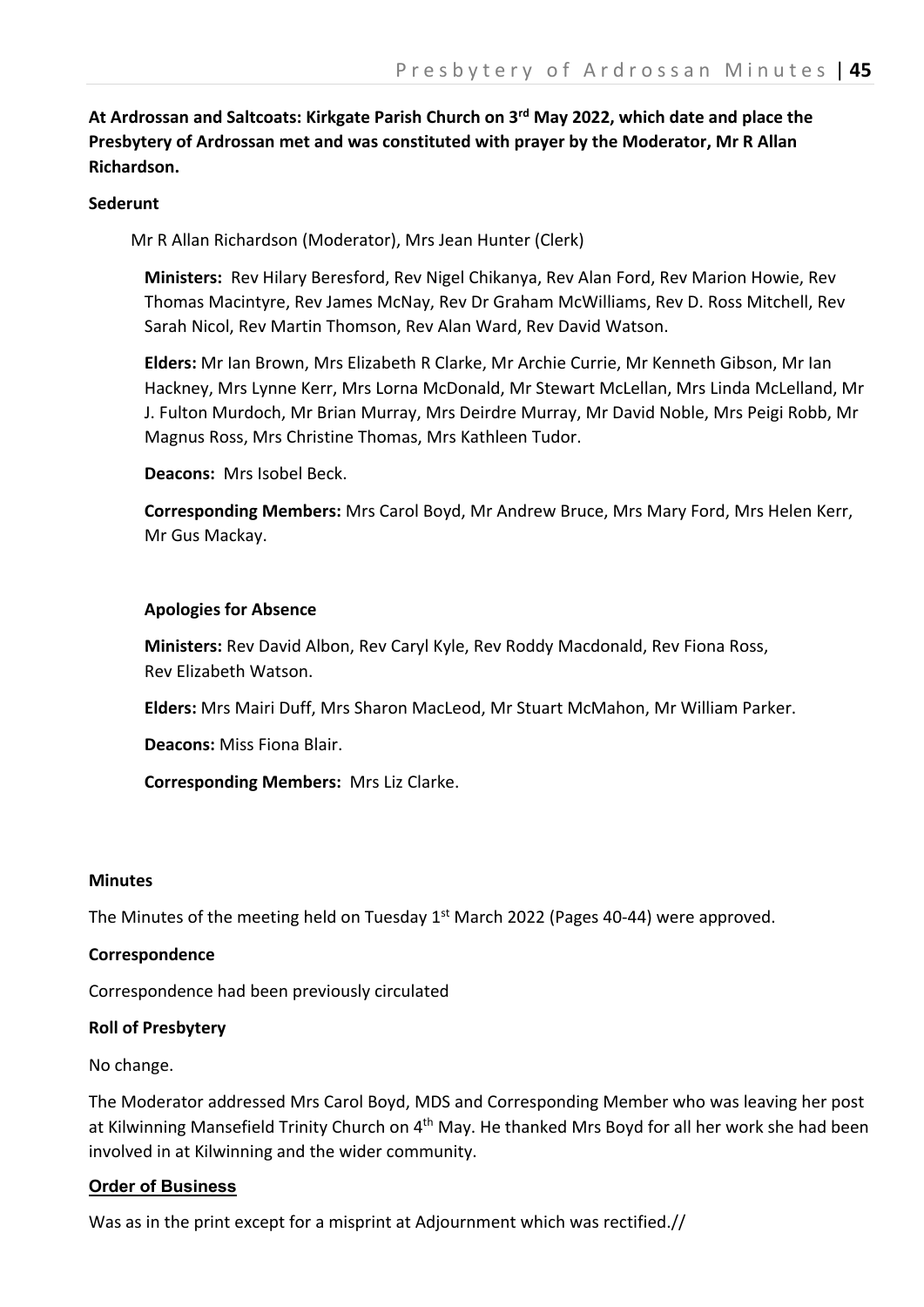//rectified.

## RECEPTION AND ANNUAL REPORT FROM THE GUILDS TOGETHER

The Moderator welcomed the representatives from the Guilds Together and invited Mrs Mary Ford to bring their Annual Report. (Report is contained in the Appendix of the Presbytery Minute book). Mrs Ford also thanked the Moderator for his support to the Guild over the last two years. The Moderator thanked Mrs Ford for the comprehensive report and for all the work the Guilds have been doing and the projects they are involved in. The Moderator then offered prayer for the Guild.

### **STANDING COMMITTEES**

### **REPORTS & DELIVERANCES**

#### **Business Committee**

### **Rev David Watson, Convener gave a report and Presbytery approved the following deliverances:**

Presbytery:

- **1. Received** the report;
- **2. Noted** that the next Presbytery meeting, June 14th 2022 will be held in Beith Parish Church for the Sacrament of the Lord's Supper and the conduct of ordinary Business.
- **3. Notice of Motion** was given that at the Presbytery meeting to be held on 14<sup>th</sup> June 2022, up to three representatives of each congregation would be cited to attend the meeting when the Ardrossan Presbytery Mission Plan would be presented for approval.
- **4. Noted** the progress towards a South West Presbytery. The convener explained that a personnel group was set up to make arrangements for looking for a Presbytery Clerk. He said that the envisaged timescale of having a Presbytery Clerk in place by  $1<sup>st</sup>$  June was not going to happen.

As Convener of the Nominations Committee, he and the Clerk of the committee Mrs Deirdre Murray were engaged in the task of putting a name forward for the first Moderator of the new South West Presbytery. After speaking to Rev Dr Graham McWilliams he had agreed to let his name go forward with a representative of the other five presbyteries to be Moderator.

### **Appraisal Committee**

### **Rev James McNay, Convener gave a report and Presbytery approved the following deliverances:**

Presbytery:

- **1. Received** the Report.
- **2. Noted** that the next draft Presbytery Mission Plan had been completed (v.2.3) and now included recommendations on posts and buildings. The Convener had given a full explanation in his report of the process and workings of the committee, with consultations and decision making in the preparation of the (v 2.3) of the PMP. Questions were asked for and answered by the convener. Quite a few comments were made.
- **3. Noted** that the draft Presbytery Mission Plan had been sent to the Presbytery Mission Plan Implementation Group (PMPIG) and the General Trustees for comment.//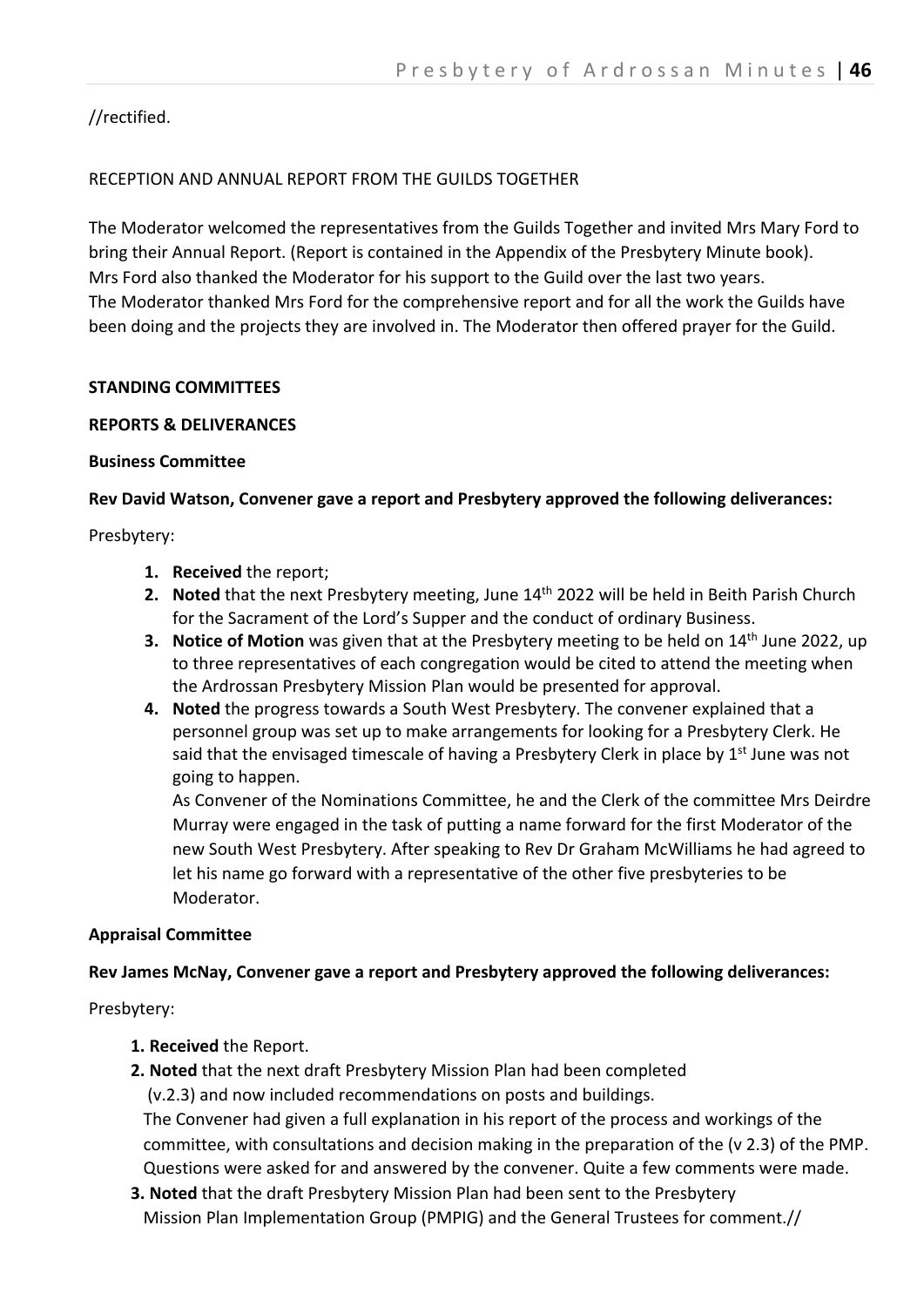## //comment.

- **4. Approved** that the draft Presbytery Mission Plan should be sent to Kirk Sessions for comment with comments sent back to the Presbytery Clerk by Tuesday 31st May 2022.
- **5. Noted** that a committee consisting of Rev. James McNay (Convener), Rev Hilary Beresford and Mr Brian Murray had been to Stevenston: Ardeer on 28th April 2022 to begin the process of negotiating a Basis of Dissolution.

 Presbytery had been asked by Email to agree to the dissolution of the Stevenston: Ardeer congregation rather than union with Stevenston: Livingstone which was previously proposed and this was agreed by Presbytery.

### **Ministries & Superintendence Committee**

### **Mr Ian Brown, Convener gave a report and Presbytery approved the following deliverances:**

Presbytery:

- **1. Received** the report:
- **2. Noted** that this year's attestation of rolls and records had been protracted running from mid-February until mid-April mainly due to congregations coping with the fallout effects of COVID and trying to organise kirk session meetings. Arran was challenging as it took to the third attempt to get over, combination of weather and CalMac. Currently two churches still have to submit records, another two have individual files still to be produced and one has administrative safeguarding issues. Work is ongoing to resolve these outstanding issues. Thanks, have been sent to churches who hosted the checks and to all attesters who were involved
- **3. Noted** the safeguarding report previously circulated.
- **4. Noted** that a full explanatory email had been circulated to Ministers regarding their mileage logbooks which had to be submitted to Presbytery by the  $1<sup>st</sup>$  May for attesting.

# **Mission Committee**

# **Rev Nigel Chikanya, Convener gave a report and Presbytery approved the following deliverances:**

Presbytery:

- **1. Received** the report;
- **2. Noted** that there was a Mission & Discipleship training on the 5<sup>th</sup> April. The Committee will be exploring another opportunity if people sign up.
- **3. Noted** that the Prayer Cycle had been circulated and congregations were encouraged to use it.

### **Finance and Stewardship Committee**

# **Mr Fulton Murdoch, Convener gave a report and Presbytery approved the following deliverances:**

Presbytery:

- **1. Received** the Report.
- **2. Noted** that two applications had been received, Dalry: Trinity and Stevenston: Livingstone.
- **3. Approved** a reduction in Actual Ministries and Mission Contributions for 2022 of £1,453.97 made by the congregation of Dalry: Trinity (120658) to be funded from the 5% Presbytery Ministries and Mission Reserve for AV//